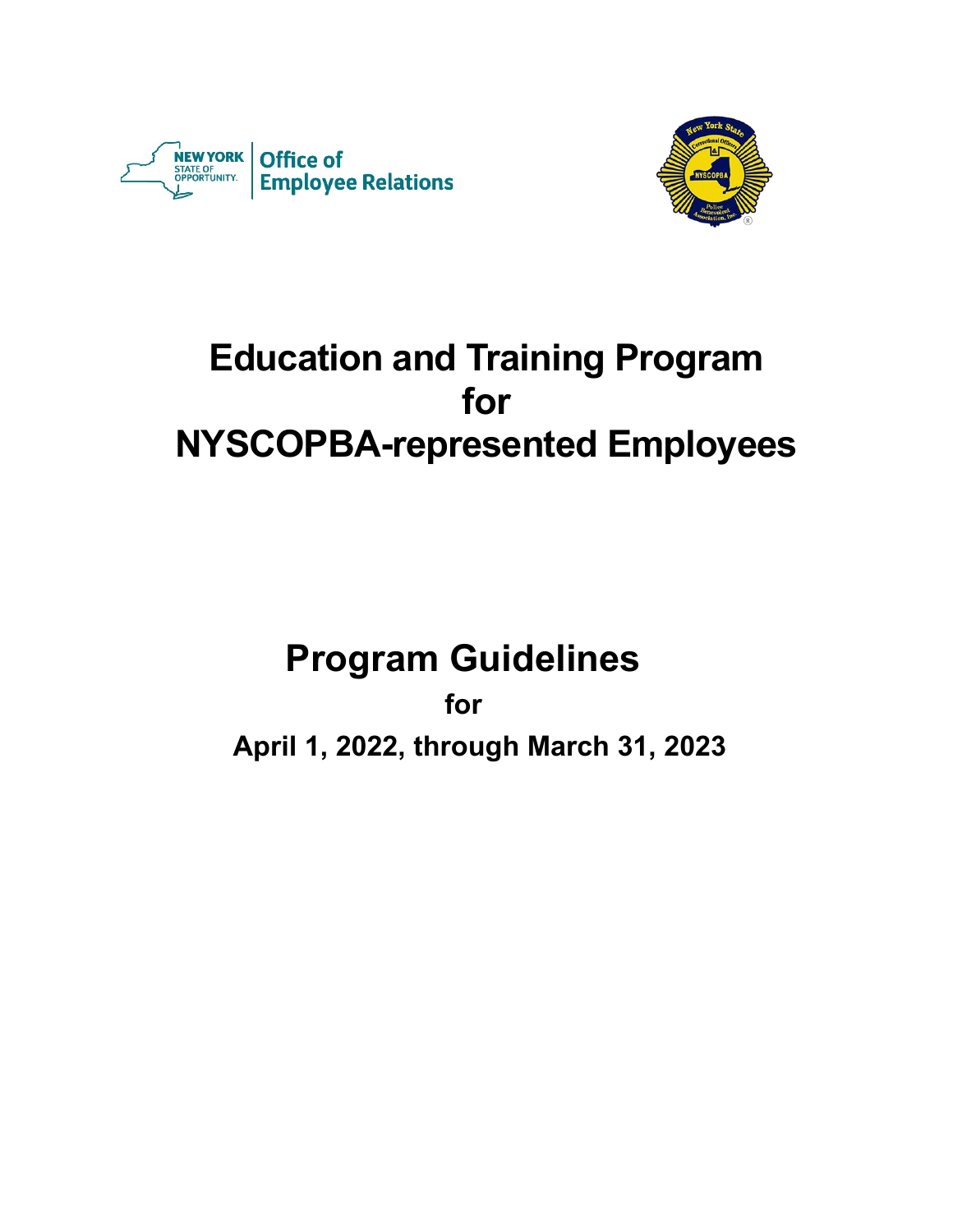# **TABLE OF CONTENTS**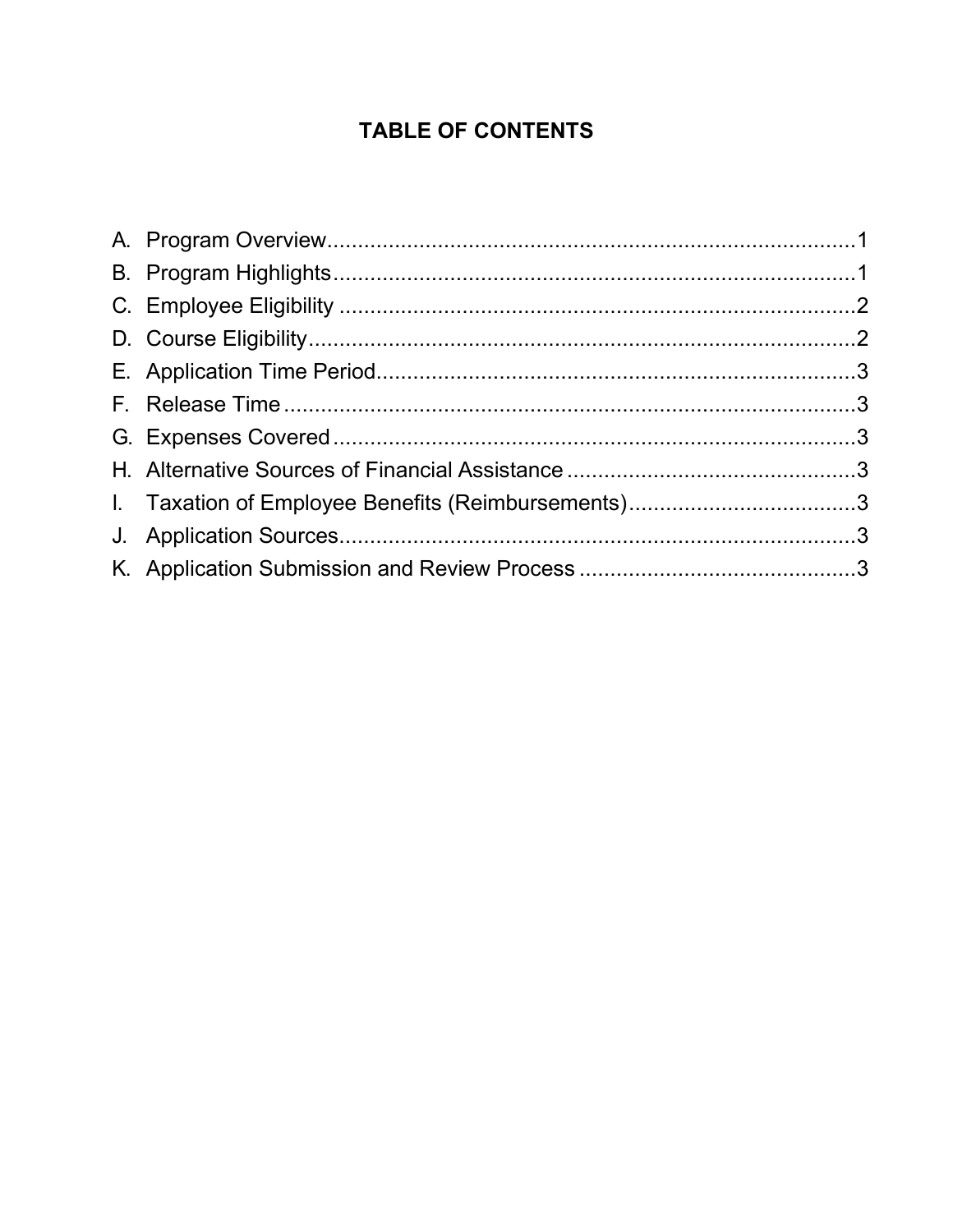# **Education and Training Program Guidelines for NYSCOPBA-represented Employees**

# <span id="page-2-0"></span>**A. Program Overview**

The Education and Training Program (ETP) is administered by the Security Services Unit Joint Labor-Management Committee (JLMC) through funding provided by Article 13 of the 2016-2023 agreement between the State of New York and the New York State Correctional Officers & Police Benevolent Association, Inc. (NYSCOPBA).

The ETP enables NYSCOPBA-represented employees to maintain or improve jobrelated skills in their profession and gain the knowledge and skills necessary for promotional opportunities and career mobility within NYS service.

#### <span id="page-2-1"></span>**B. Program Highlights**

The Education and Training Program:

- Provides reimbursement to employees actively employed a minimum of halftime, in a NYSCOPBA-represented title, for the duration of the qualifying training and/or educational courses that begin on or after April 1, 2021, through March 31,2022.
- Provides a pre-approval process. It is recommended that applicants seek preapproval to ensure reimbursement eligibility.
- Is designed to reimburse applicants, up to a maximum State fiscal year allowance of \$2,250, for actual out-of-pocket expenses, including registration, tuition, course-related textbooks, lab fees, and digital fees.
- Reimbursement is based on the satisfactory completion of the course; one must attain a grade of at least C. If the only option for the grading of a course is Pass/Fail, a grade of Pass will be accepted as evidence of satisfactory completion. ETP will not cover incomplete or failed courses.
- Applications for courses beginning on or after April 1, 2022 through March 31, 2023 must be submitted no later than ninety (90) calendar days from the end date of the course unless an extension has been granted pursuant to Section E of these guidelines. Applications for courses or events that began on or after April 1, 2022, and ended prior to June 15, 2022, must be submitted by September 13, 2022. The postmark or email date will be used to determine the timeliness of the application.
- Provides a Pilot Program to reimburse the cost of a CDL course and exam fee up to the State fiscal year maximum allowance.
- *Will not* cover courses that are available through the NYS Department of Corrections and Community Supervisions (DOCCS) Training Academy should an applicant decide to use an outside source or Armorer School and any outside weapons training programs.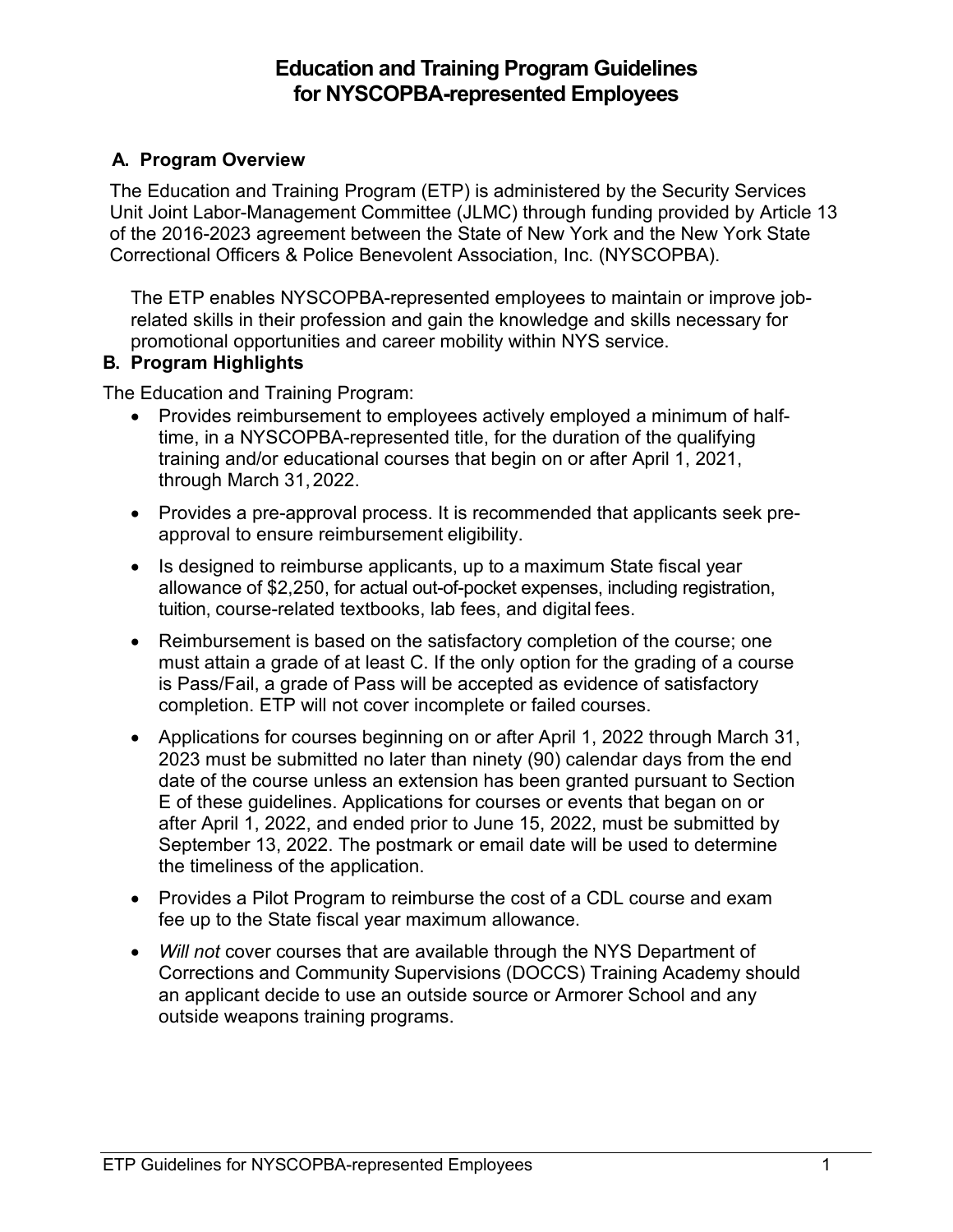# <span id="page-3-0"></span>**C. Employee Eligibility**

To be eligible to participate in the ETP, NYSCOPBA-represented employees must be actively employed a minimum of half-time in a NYSCOPBA-represented title for the duration of the qualifying training and/or educational courses.

Employees working less than half-time or on unpaid leave of absence are not eligible.

### <span id="page-3-1"></span>**D. Course Eligibility**

ETP is available for credit or non-credit, job or career-related courses at an accredited college, university, or approved educational organization.

#### Job-Related Coursework

The course directly supports or improves skills required for current job assignments, duties, or responsibilities.

#### Career-Related Coursework

The course will prepare the employee for advancement within their current title series or occupation.

The course develops the operational, administrative or management capacity of the employee.

The coursework is necessary to obtain a degree or certification to qualify for job opportunities within State service.

The 2022-2023 CDL Pilot Program reimburses eligible employees for the cost of a CDL course and exam fee up to the State fiscal year maximum allowance.

#### Approved Educational Organizations

The educational organization offering the course must meet the academic standards of the NYS Education Department or the U.S. Office of Education.

Reimbursement for the following is limited:

• Recreation, physical education, hobby or personal interest courses will only be considered for reimbursement as electives under an approved matriculated degree program

Reimbursement for the following is not covered:

- Courses designed for interests outside State service, whether credit or non-credit
- Armorer School and outside weapons training programs
- Courses that are available through the NYS DOCCS Training Academy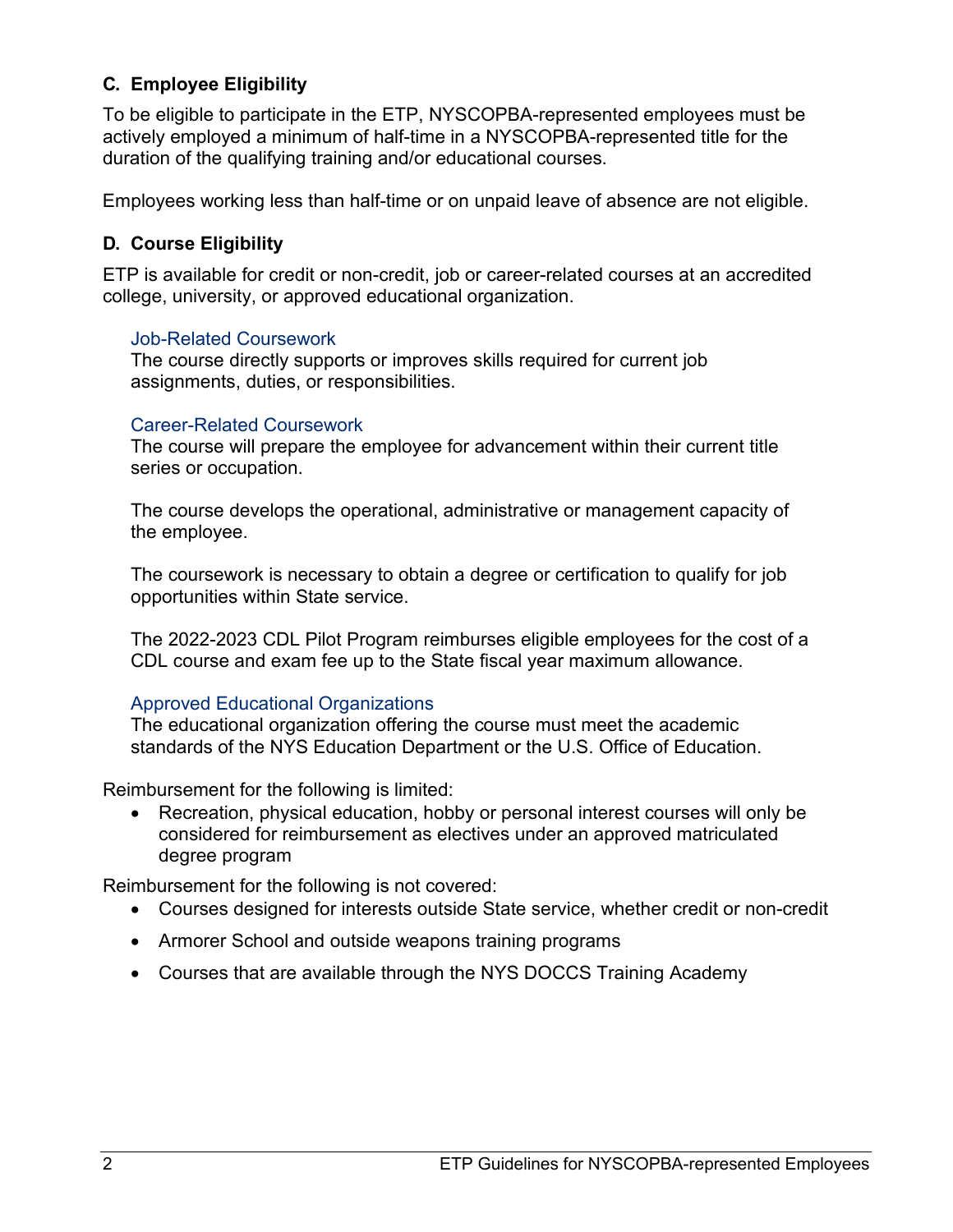# <span id="page-4-0"></span>**E. Application Time Period**

Course start date determines fiscal year. For fiscal year 2022-2023, a course must start on or after April 1, 2022, and no later than March 31, 2023.

Applications must be submitted no later than ninety (90) calendar days from the end date of the course. Applications for courses or events that began on or after April 1, 2022, and ended prior to June 15, 2022, must be submitted by September 13, 2022. The postmark or email date will be used to determine the timeliness of the application.

Please note: If you are unable to obtain the required documentation within the 90-day period, you must submit your application form and contact the JLMC prior to the deadline.

### <span id="page-4-1"></span>**F. Release Time**

ETP does not entitle an employee to receive release time.

### <span id="page-4-2"></span>**G. Expenses Covered**

Reimbursable expenses are those costs that relate to the pursuit of an educational activity. Expenses must be itemized on the original receipt.

Eligible individuals are reimbursed up to a maximum State fiscal year allowance of \$2,250, for actual out-of-pocket expenses. Covered expenses include registration, tuition, course-related textbooks, lab fees, and digital fees which the employee is required, by the syllabus or course outline, to use for the course.

Expenses and fees other than those noted above are not covered.

### <span id="page-4-3"></span>**H. Alternative Sources of Financial Assistance**

Alternate sources of financial aid from agency/facility tuition support programs, Tuition Assistance Program (TAP), Pell Grants, Aid for Part-time Study (APTS) Program, NYS Vietnam Veterans Tuition Assistance, Veterans Administration Educational Benefits (GI Bill), and college stipends *must* be reported on the application. This amount will be deducted before computing the allowable reimbursement.

### <span id="page-4-4"></span>**I. Taxation of Employee Benefits (Reimbursements)**

At the end of each calendar year, the Office of the State Comptroller will withhold estimated taxes from employees whose reimbursements from this program and any additional educational benefits (reimbursements) from their agency exceed \$5,250. This may result in substantial withholding from paychecks at the end of the year and applicants should plan accordingly. Students are encouraged to seek competent tax advice to determine if the "working condition fringe benefit" is applicable when filing their taxes.

### <span id="page-4-6"></span><span id="page-4-5"></span>**J. Application Sources**

The ETP Application Form and the optional Pre-Approval Application Form are available at: *oer.ny.gov* (Training and Development/ NYSCOPBA) or [https://www.nyscopba.org/members/nys-programs-grants/.](https://www.nyscopba.org/members/nys-programs-grants/)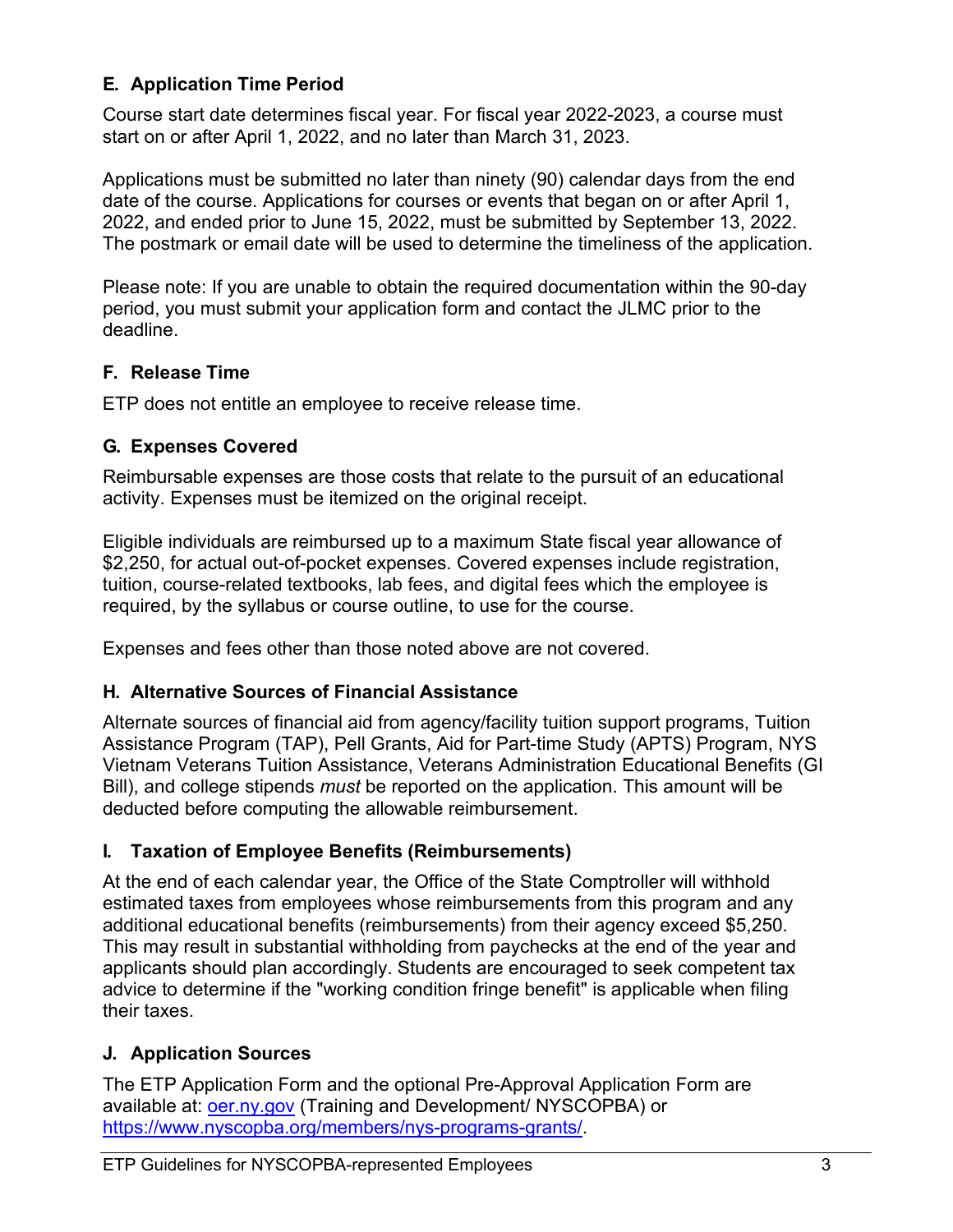# **K. Application Submission and Review Process**

Applicants have the option of receiving pre-approval for reimbursement, however, it is not required.

The application process involves the following steps:

#### Step 1: Pre-approval (Applicant)

Prior to registering for coursework, it is recommended that the *applicant*:

- Complete a separate Pre-Approval Application Form for each course for which reimbursement is requested. Attach a course description or brochure from the institution/organization that includes the itemized cost separate from any fees.
- Submit completed form to the Security Services Unit JLMC for review and approval.

#### Step 2: Pre-approval Review (JLMC)

Upon receipt of the Pre-Approval Application Form, Security Services Unit JLMC will:

- Determine if the application meets the criteria for reimbursement under the ETP Guidelines with respect to employee eligibility, qualification of coursework (job-related/career-related), and educational institution/organization.
- Review the application to confirm required and complete information was provided by the applicant; contact applicant, by email, if there are questions or issues that were identified.
- Notify applicant, by email, of the Security Services Unit JLMC determination.

### Step 3: Apply for Reimbursement (Applicant)

To obtain reimbursement, the *applicant* must:

- Complete the coursework with a grade of at least C. If the only option for the grading of a course is Pass/Fail, a grade of Pass will be accepted as evidence of satisfactory completion.
- Complete a separate ETP Application Form for each course within the timeframes prescribed in Section E, Application Time Period. Submit the ETP Application Form and the following supporting documentationto the Security Services Unit JLMC for review and approval:
	- A course description or brochure from the educational provider
	- An original grade report, transcript, or letter on letterhead from the educational provider, stating that the applicant satisfactorily completed the coursework
	- An original, itemized, paid tuition receipt from the educational provider
	- A course syllabus listing required materials and original paid textbook receipt(s)
	- Documentation showing the start and end dates of the courseor event (month, day, year)
- Applicants should retain a copy of all documentation for their records.